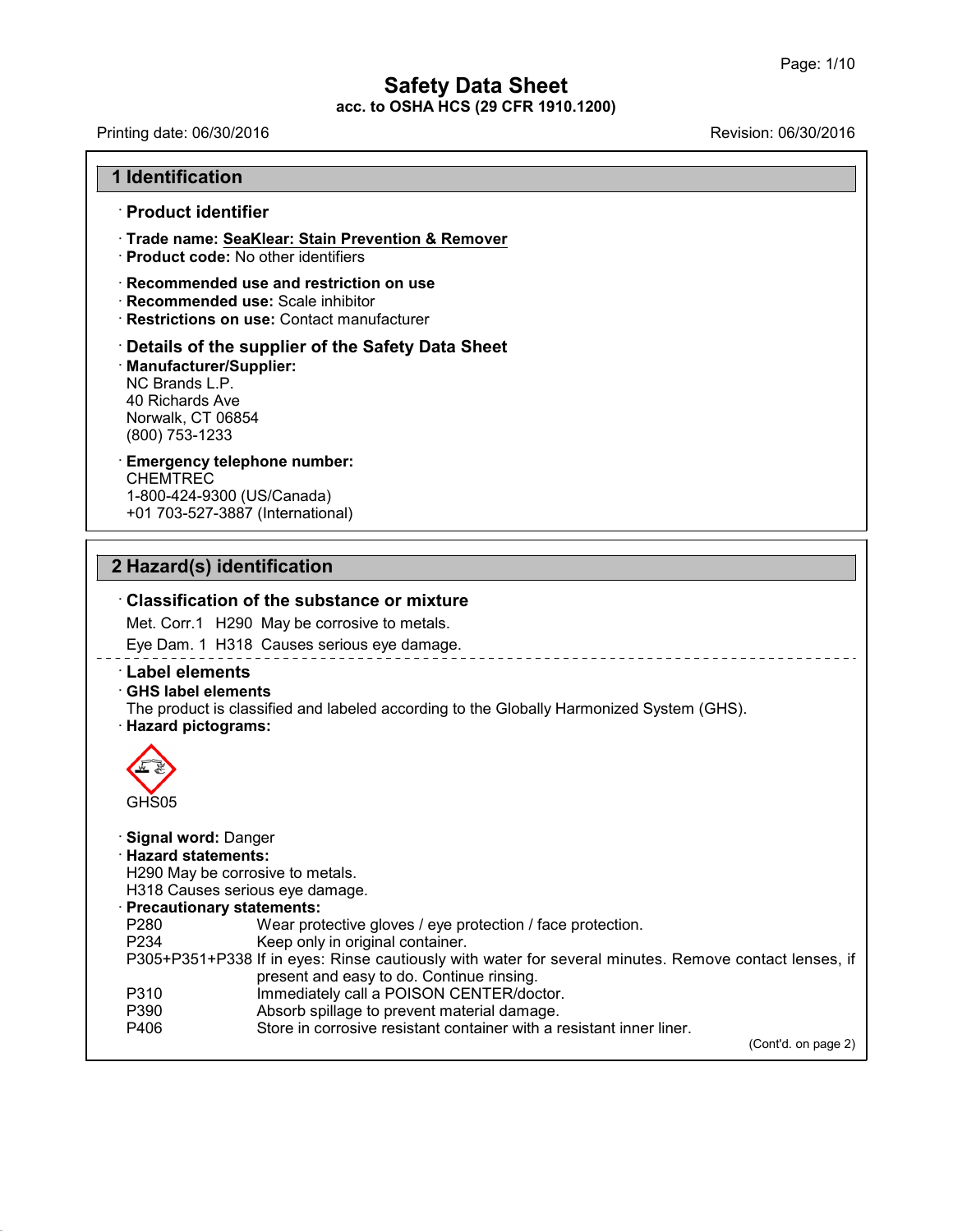Printing date: 06/30/2016 Revision: 06/30/2016

#### **Trade name: SeaKlear: Stain Prevention & Remover**

(Cont'd. of page 1)

· **Other hazards** There are no other hazards nototherwise classified that have been identified.

# **3 Composition/information on ingredients**

#### · **Chemical characterization: Mixtures**

# · **Components:**

| vviilvviiviilvi                                 |         |
|-------------------------------------------------|---------|
| Trade Secret Hydroxy Phosphonic Acid            | 10-20%  |
| Met. Corr.1, H290; Eye Dam. 1, H318             |         |
| $\bigcirc$ Acute Tox. 4, H302                   |         |
| <b>Trade Secret Carboxylic Acid Phosphonate</b> | $5-10%$ |
| ♦ Met. Corr.1, H290                             |         |
| $\hat{\Diamond}$ Eye Irrit. 2A, H319            |         |

#### · **Additional information:**

For the listed ingredient(s), the identity and/or exact percentage(s) are being withheld as a trade secret. For the wording of the listed Hazard Statements refer to section 16.

# **4 First-aid measures**

#### · **Description of first aid measures**

#### · **After inhalation:**

43.0

Unlikely route of exposure. Supply fresh air; consult doctor in case of complaints. · **After skin contact:** Immediately rinse with water. If skin irritation is experienced, consult a doctor. · **After eye contact:** Protect unharmed eye. Remove contact lenses if worn, if possible. Rinse opened eye for several minutes under running water. Then consult a doctor. · **After swallowing:** Rinse out mouth and then drink plenty of water. Do not induce vomiting; immediately call for medical help. · **Most important symptoms and effects, both acute and delayed:** Breathing difficulty **Coughing** Danger of severe eye injury. Nausea in case of ingestion. Gastric or intestinal disorders when ingested. Diarrhea. Vomiting. · **Indication of any immediate medical attention and special treatment needed:** Medical supervision for at least 48 hours. If medical advice is needed, have product container or label at hand.

(Cont'd. on page 3)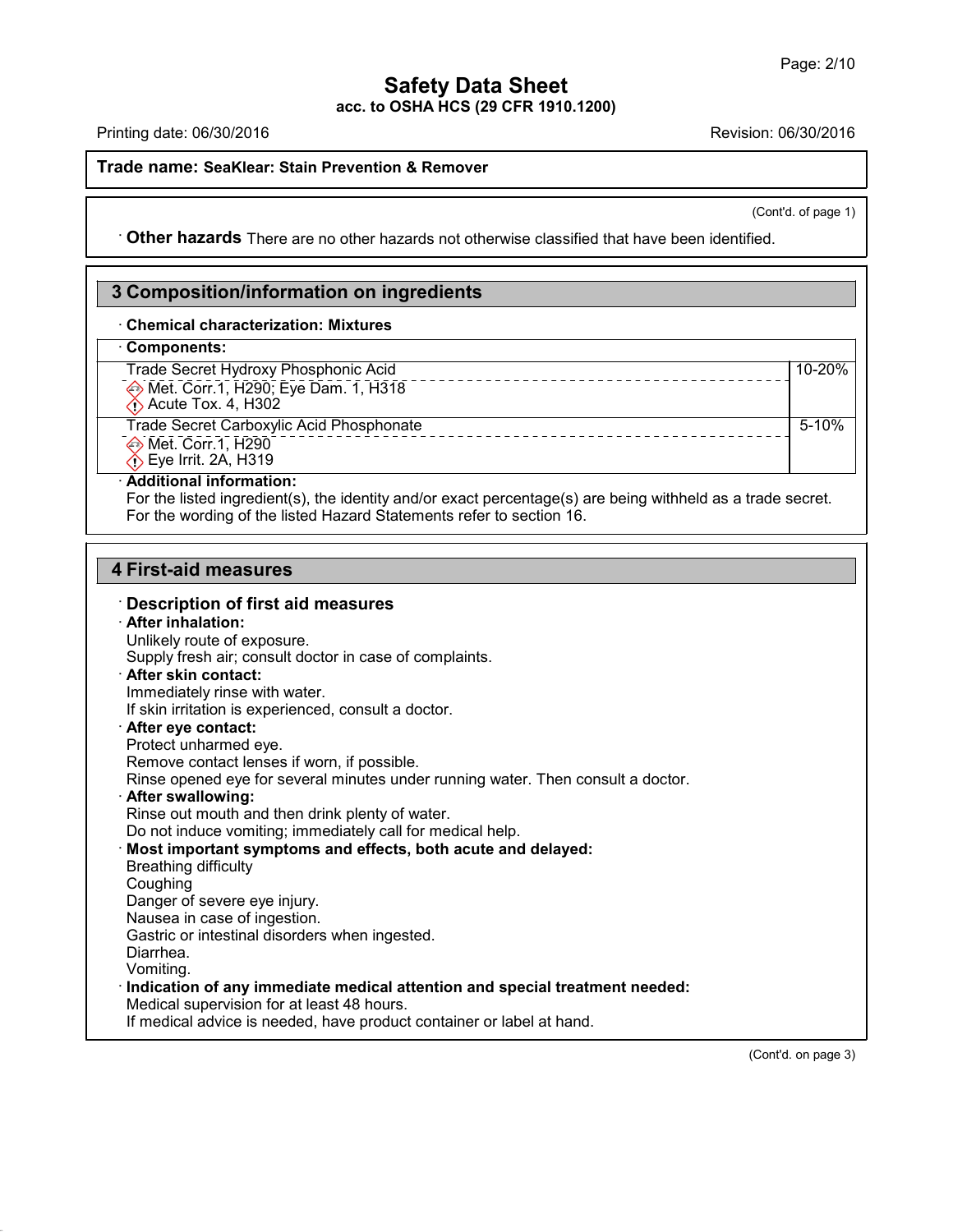**acc. to OSHA HCS (29 CFR 1910.1200)**

Printing date: 06/30/2016 Revision: 06/30/2016

#### **Trade name: SeaKlear: Stain Prevention & Remover**

(Cont'd. of page 2)

# **5 Fire-fighting measures**

#### · **Extinguishing media**

#### · **Suitable extinguishing agents:**

The product is not flammable.

Use fire fighting measures that suit the environment.

· **For safety reasons unsuitable extinguishing agents:** None.

#### · **Special hazards arising from the substance or mixture**

Formation of toxic gases is possible during heating or in case of fire.

· **Advice for firefighters**

#### · **Protective equipment:**

Wear self-contained respiratory protective device.

Wear fully protective suit.

# **6 Accidental release measures**

- · **Personal precautions, protective equipment and emergency procedures:** Ensure adequate ventilation.
- · **Environmental precautions:**

Do not allow undiluted product or large quantities of it to reach ground water, water course or sewage system.

# · **Methods and material for containment and cleaning up:**

Use limestone to neutralize and absorb spill.

Absorb with liquid-binding material (sand, diatomite, acid binders, universal binders, sawdust).

Send for recovery or disposal in suitable receptacles.

# · **Reference to other sections:**

See Section 7 for information on safe handling.

See Section 8 for information on personal protection equipment.

See Section 13 for disposal information.

# **7 Handling and storage**

#### · **Handling**

· **Precautions for safe handling:**

Use only in well ventilated areas.

Prevent formation of aerosols.

Avoid splashes or spray in enclosed areas.

· **Information about protection against explosions and fires:**

Keep respiratory protective device available.

· **Conditions for safe storage, including any incompatibilities**

· **Storage**

43.0

- · **Requirements to be met by storerooms and receptacles:** Storage area should be dry and well-ventilated.
- · **Information about storage in one common storage facility:** Store away from foodstuffs. Store away from oxidizing agents.

(Cont'd. on page 4)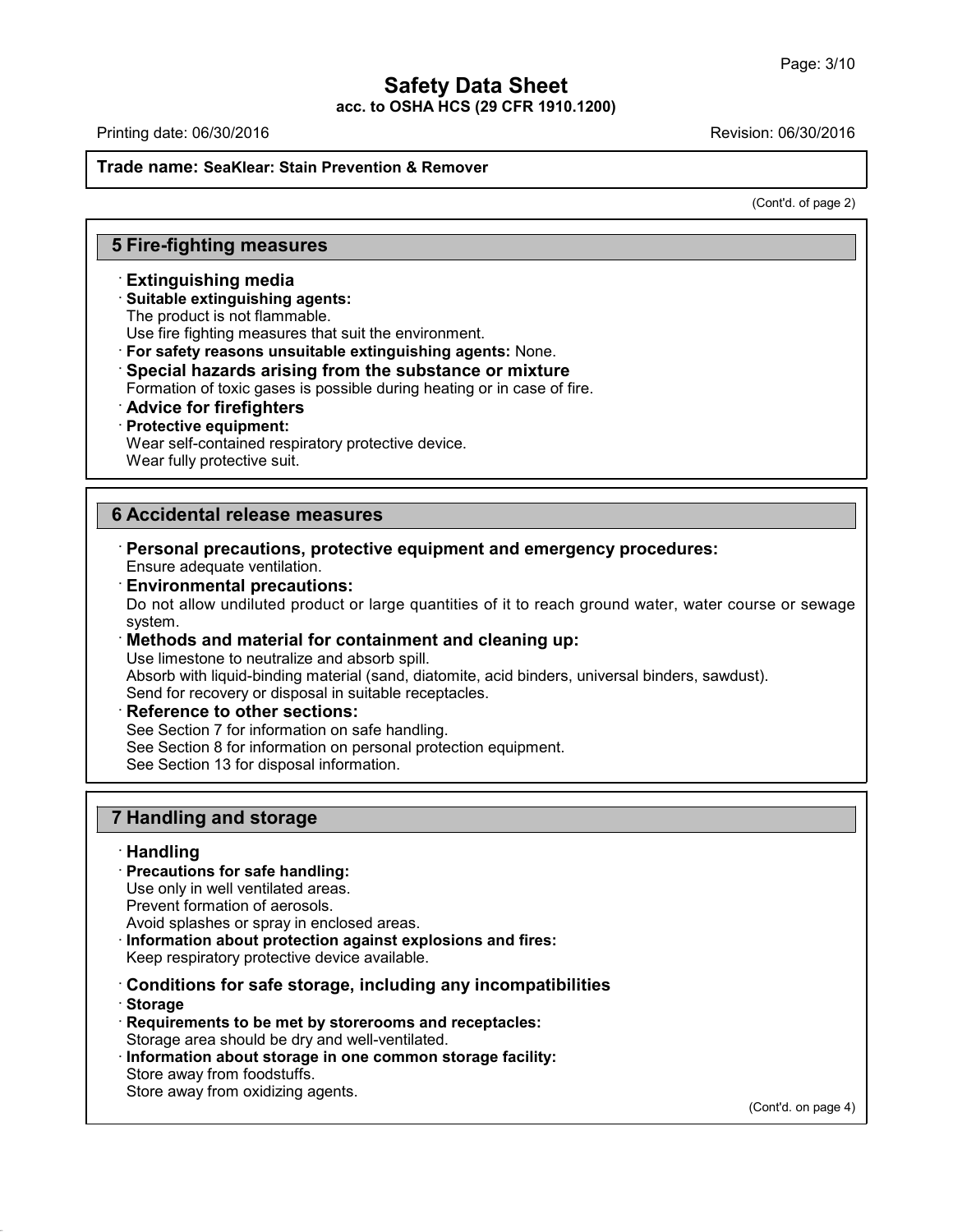**acc. to OSHA HCS (29 CFR 1910.1200)**

Printing date: 06/30/2016 Revision: 06/30/2016

**Trade name: SeaKlear: Stain Prevention & Remover**

(Cont'd. of page 3)

Do not store together with alkalis (caustic solutions).

· **Further information about storage conditions:** Keep containers tightly sealed.

· **Specific end use(s):** No relevant information available.

# **8 Exposure controls/personal protection**

|  |  | <b>Control parameters</b> |
|--|--|---------------------------|
|--|--|---------------------------|

· **Components with limit values that require monitoring at the workplace:**

# **Trade Secret Carboxylic Acid Phosphonate**

WEEL (USA) Long-term value: 10 mg/m<sup>3</sup> (H)

# · **Exposure controls**

· **Engineering measures** No special measures required.

- · **Personal protective equipment:**
- · **General protective and hygienic measures:**
- The usual precautionary measures for handling chemicals should be followed.

Keep away from foodstuffs, beverages and feed.

Immediately remove all soiled and contaminated clothing.

Wash hands before breaks and at the end of work.

Avoid contact with the eyes and skin.

- · **Engineering controls:** No relevant information available.
- · **Breathing equipment:** Not required under normal conditions of use.
- · **Protection of hands:**



Protective gloves

The glove material has to be impermeable and resistant to the product/ the substance/ the preparation. · **Eye protection:**

Contact lenses should not be worn.



43.0

Safety glasses

Follow relevant national guidelines concerning the use of protective eyewear.

· **Body protection:** Protective work clothing

· **Limitation and supervision of exposure into the environment** Avoid release to the environment.

· **Risk management measures** See Section 7 for additional information.

(Cont'd. on page 5)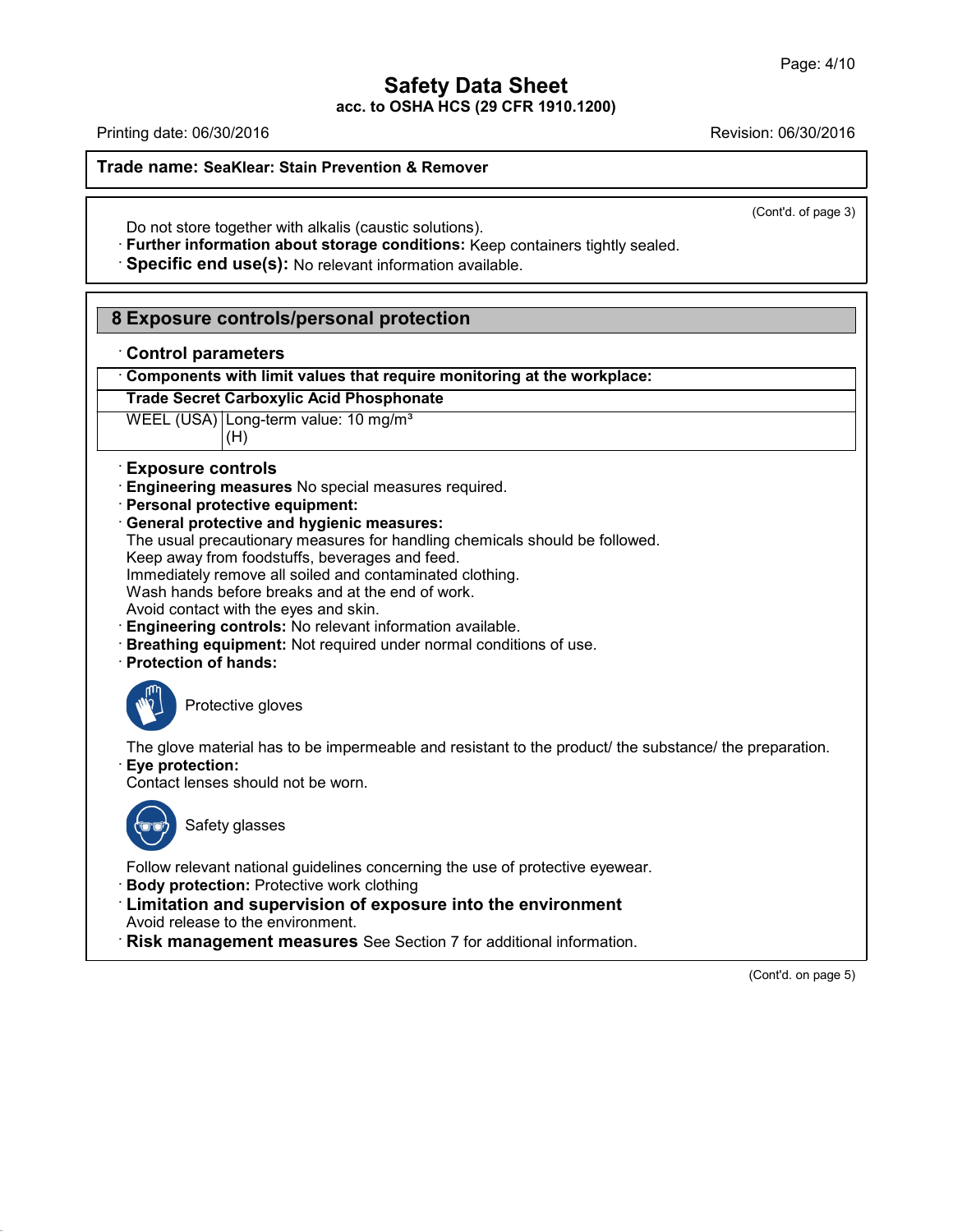Printing date: 06/30/2016 **Revision: 06/30/2016** 

# **Trade name: SeaKlear: Stain Prevention & Remover**

(Cont'd. of page 4)

| Information on basic physical and chemical properties<br>· Appearance: |                                                     |
|------------------------------------------------------------------------|-----------------------------------------------------|
|                                                                        |                                                     |
|                                                                        |                                                     |
| Form:                                                                  | Liquid                                              |
| Color:                                                                 | <b>Blue</b>                                         |
| · Odor:                                                                | Mild                                                |
| Odor threshold:                                                        | Not determined.                                     |
| $\cdot$ pH-value at 20 °C (68 °F):                                     | $0.60 - 1.60$                                       |
| · Melting point/Melting range:                                         | Not determined.                                     |
| <b>Boiling point/Boiling range:</b>                                    | Not determined.                                     |
| · Flash point:                                                         | Not applicable.                                     |
| · Flammability (solid, gaseous):                                       | Not applicable.                                     |
| · Auto-ignition temperature:                                           | Not determined.                                     |
| · Decomposition temperature:                                           | Not determined.                                     |
| Danger of explosion:                                                   | Product does not present an explosion hazard.       |
| <b>Explosion limits</b>                                                |                                                     |
| Lower:                                                                 | Not determined.                                     |
| Upper:                                                                 | Not determined.                                     |
| Oxidizing properties:                                                  | Not determined.                                     |
| · Vapor pressure:                                                      | Not determined.                                     |
| $\cdot$ Density at 20 °C (68 °F):                                      | 1.151-1.159 g/cm <sup>3</sup> (9.605-9.672 lbs/gal) |
| · Relative density:                                                    | Not determined.                                     |
| · Vapor density:                                                       | Not determined.                                     |
| <b>Evaporation rate:</b>                                               | Not determined.                                     |
| · Solubility in / Miscibility with                                     |                                                     |
| Water:                                                                 | Fully miscible.                                     |
| · Partition coefficient (n-octanol/water): Not determined.             |                                                     |
| · Viscosity                                                            |                                                     |
| Dynamic:                                                               | Not determined.                                     |
| Kinematic:                                                             | Not determined.                                     |
| <b>Other information</b>                                               | No relevant information available.                  |

# **10 Stability and reactivity**

43.0

· **Reactivity:** No relevant information available.

· **Chemical stability:** Stable under normal temperatures and pressures.

· **Thermal decomposition / conditions to be avoided:**

No decomposition if used and stored according to specifications.

· **Possibility of hazardous reactions:**

Reacts with strong oxidizing agents.

(Cont'd. on page 6)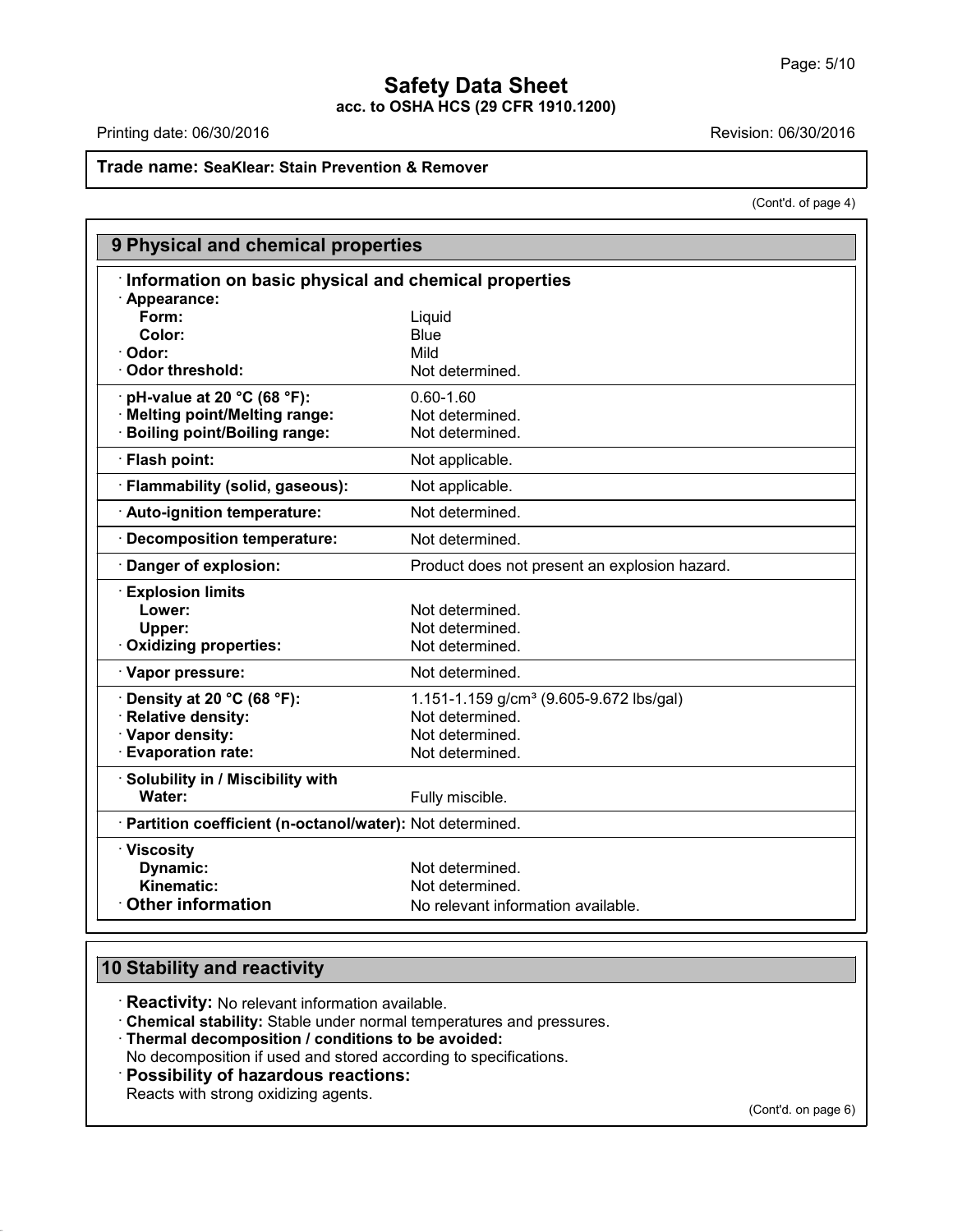**acc. to OSHA HCS (29 CFR 1910.1200)**

Printing date: 06/30/2016 Revision: 06/30/2016

#### **Trade name: SeaKlear: Stain Prevention & Remover**

(Cont'd. of page 5)

Reacts with strong alkali. Reacts with certain metals. Toxic fumes may be released if heated above the decomposition point.

· **Conditions to avoid:** Store away from oxidizing agents.

### · **Incompatible materials:**

Oxidizing agents

Alkalis

### · **Hazardous decomposition products:**

Under fire conditions only: Carbon monoxide and carbon dioxide Phosphorus oxides (e.g. P2O5)

# **11 Toxicological information**

### · **Information on toxicological effects**

· **Acute toxicity:**

- · **LD/LC50 values that are relevant for classification:** None.
- · **Primary irritant effect:**
- · **On the skin:** Causes mild skin irritation.
- · **On the eye:** Strong caustic effect.
- · **Sensitization:** Based on available data, the classification criteria are not met.
- · **Carcinogenic categories**

· **IARC (International Agency for Research on Cancer):**

None of the ingredients are listed.

· **NTP (National Toxicology Program):**

None of the ingredients are listed.

# · **OSHA-Ca (Occupational Safety & Health Administration):**

None of the ingredients are listed.

· **Probable route(s) of exposure:**

#### Ingestion.

Eye contact.

Skin contact.

43.0

· **Acute effects (acute toxicity, irritation and corrosivity):** Causes serious eye damage.

- · **Repeated dose toxicity:** No relevant information available.
- · **CMR effects (carcinogenity, mutagenicity and toxicity for reproduction)**
- · **Germ cell mutagenicity:** Based on available data, the classification criteria are not met.
- · **Carcinogenicity:** Based on available data, the classification criteria are not met.
- · **Reproductive toxicity:** Based on available data, the classification criteria are not met.
- · **STOT-single exposure:** Based on available data, the classification criteria are not met.
- · **STOT-repeated exposure:** Based on available data, the classification criteria are not met.
- · **Aspiration hazard:** Based on available data, the classification criteria are not met.

(Cont'd. on page 7)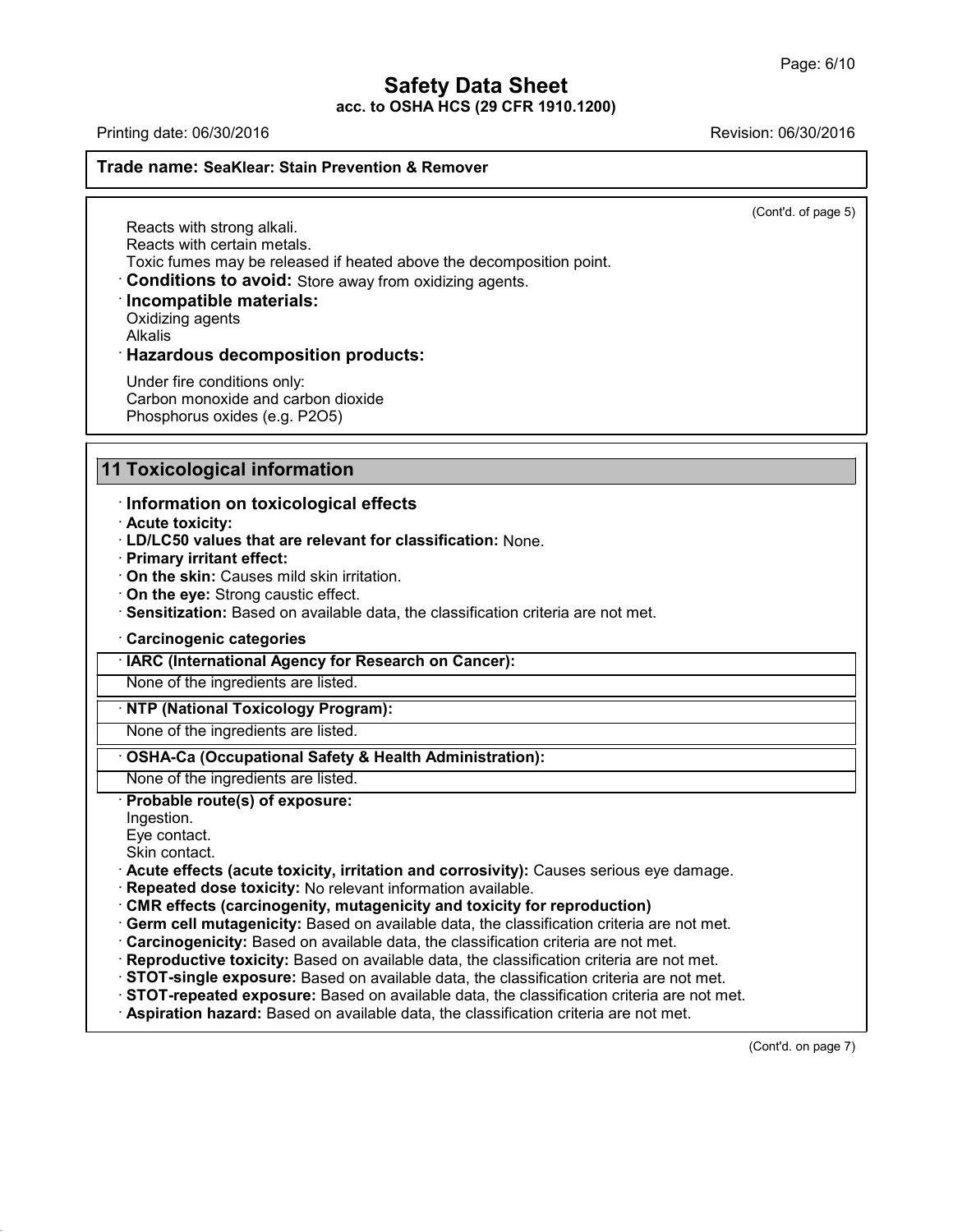Printing date: 06/30/2016 Revision: 06/30/2016

#### **Trade name: SeaKlear: Stain Prevention & Remover**

(Cont'd. of page 6)

# **12 Ecological information**

#### · **Toxicity**

· **Aquatic toxicity** No relevant information available.

- · **Persistence and degradability** No relevant information available.
- · **Bioaccumulative potential:** No relevant information available.
- · **Mobility in soil:** No relevant information available.
- · **Additional ecological information**
- · **General notes:**

Do not allow undiluted product or large quantities of it to reach ground water, water course or sewage system.

Rinse off of bigger amounts into drains or the aquatic environment may lead to decreased pH-values. A low pH-value harms aquatic organisms. If the dilution of the use-level pH-value is considerably increased after use, the aqueous waste, emptied into drains, is only low water-dangerous.

· **Other adverse effects:** No relevant information available.

# **13 Disposal considerations**

### · **Waste treatment methods**

#### · **Recommendation:**

43.0

Dilute concentrate with water and neutralize afterwards with suitable material (lime or chalk). The formed salts are inert and pose little hazard.

The user of this material has the responsibility to dispose of unused material, residues and containers in compliance with all relevant local, state and federal laws and regulations regarding treatment, storage and disposal for hazardous and nonhazardous wastes.

#### · **Uncleaned packagings**

· **Recommendation:** Disposal must be made according to official regulations.

| · UN-Number<br>· DOT, ADR, IMDG, IATA | UN3265                                                          |
|---------------------------------------|-----------------------------------------------------------------|
| <b>UN proper shipping name</b>        |                                                                 |
| $\cdot$ DOT, IATA                     | Corrosive liquid, acidic, organic, n.o.s. (Phosphonic<br>acids) |
| $\cdot$ ADR, IMDG                     | CORROSIVE LIQUID, ACIDIC, ORGANIC, N.O.S.<br>(Phosphonic acids) |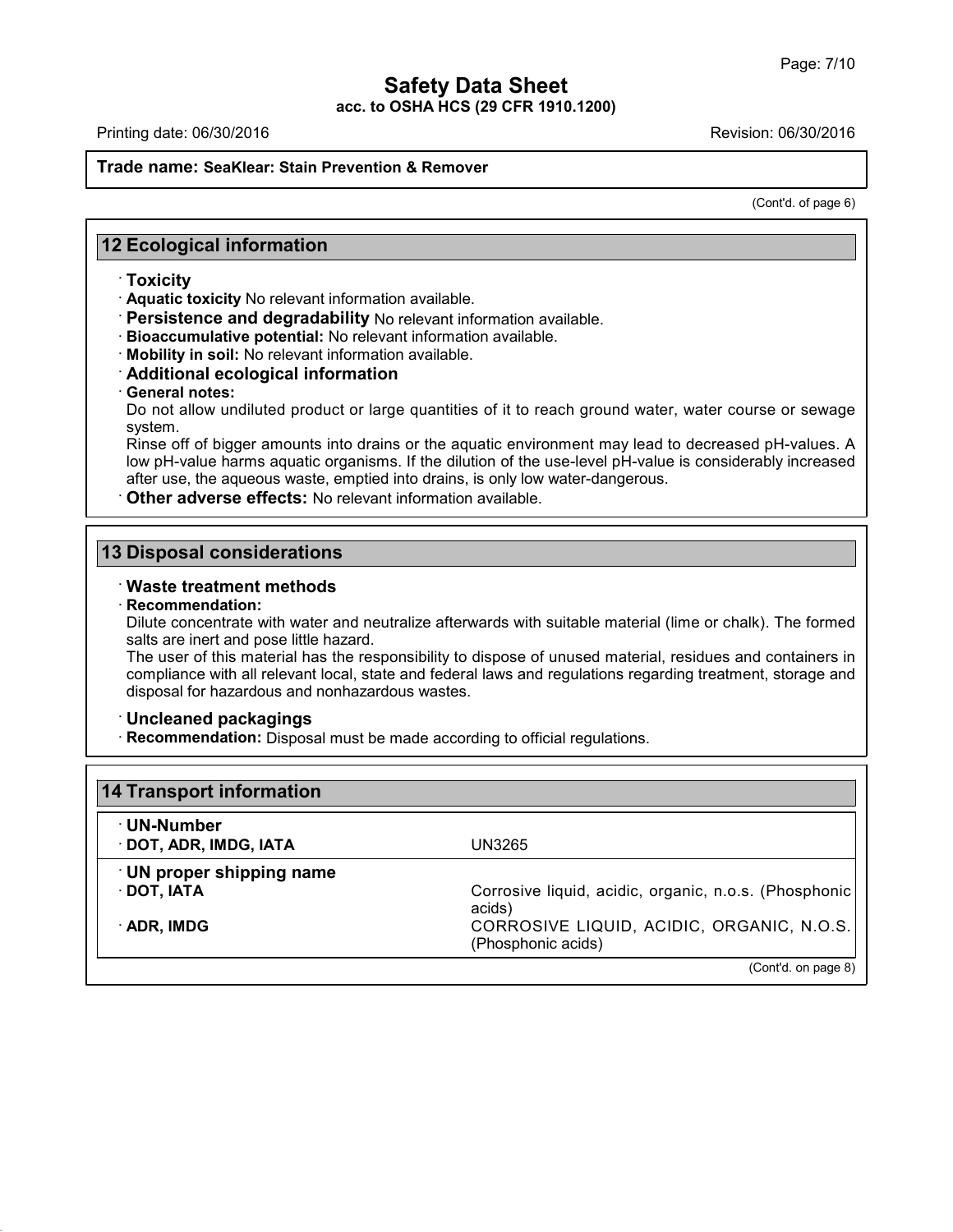**acc. to OSHA HCS (29 CFR 1910.1200)**

Printing date: 06/30/2016 **Revision: 06/30/2016** 

43.0

|                                              | (Cont'd. of page 7)                                                               |
|----------------------------------------------|-----------------------------------------------------------------------------------|
| Transport hazard class(es)                   |                                                                                   |
| $\cdot$ DOT                                  |                                                                                   |
|                                              |                                                                                   |
| · Class                                      | 8 Corrosive substances                                                            |
| · Label                                      | 8<br>____________________                                                         |
| $\cdot$ ADR                                  |                                                                                   |
|                                              |                                                                                   |
| · Class                                      | 8 (C3) Corrosive substances                                                       |
| · Label<br>---------------                   | 8<br>_______________________                                                      |
| · IMDG, IATA                                 |                                                                                   |
|                                              |                                                                                   |
| · Class<br>· Label                           | 8 Corrosive substances<br>8                                                       |
| <b>Packing group</b><br>DOT, ADR, IMDG, IATA | Ш                                                                                 |
| <b>Environmental hazards</b>                 |                                                                                   |
| <b>Marine pollutant:</b>                     | <b>No</b>                                                                         |
| Special precautions for user                 | Warning: Corrosive substances                                                     |
| Danger code (Kemler):<br><b>EMS Number:</b>  | 80<br>$F-A, S-B$                                                                  |
| <b>Segregation groups</b>                    | Acids                                                                             |
| Transport in bulk according to Annex II of   |                                                                                   |
| MARPOL73/78 and the IBC Code                 | Not applicable                                                                    |
| Transport/Additional information:            |                                                                                   |
| $\cdot$ DOT                                  |                                                                                   |
|                                              | Limited Quantity for packages less than 30 kg and inner packagings less than 5 L. |
| See 173.154(d) for corrosive exceptions.     |                                                                                   |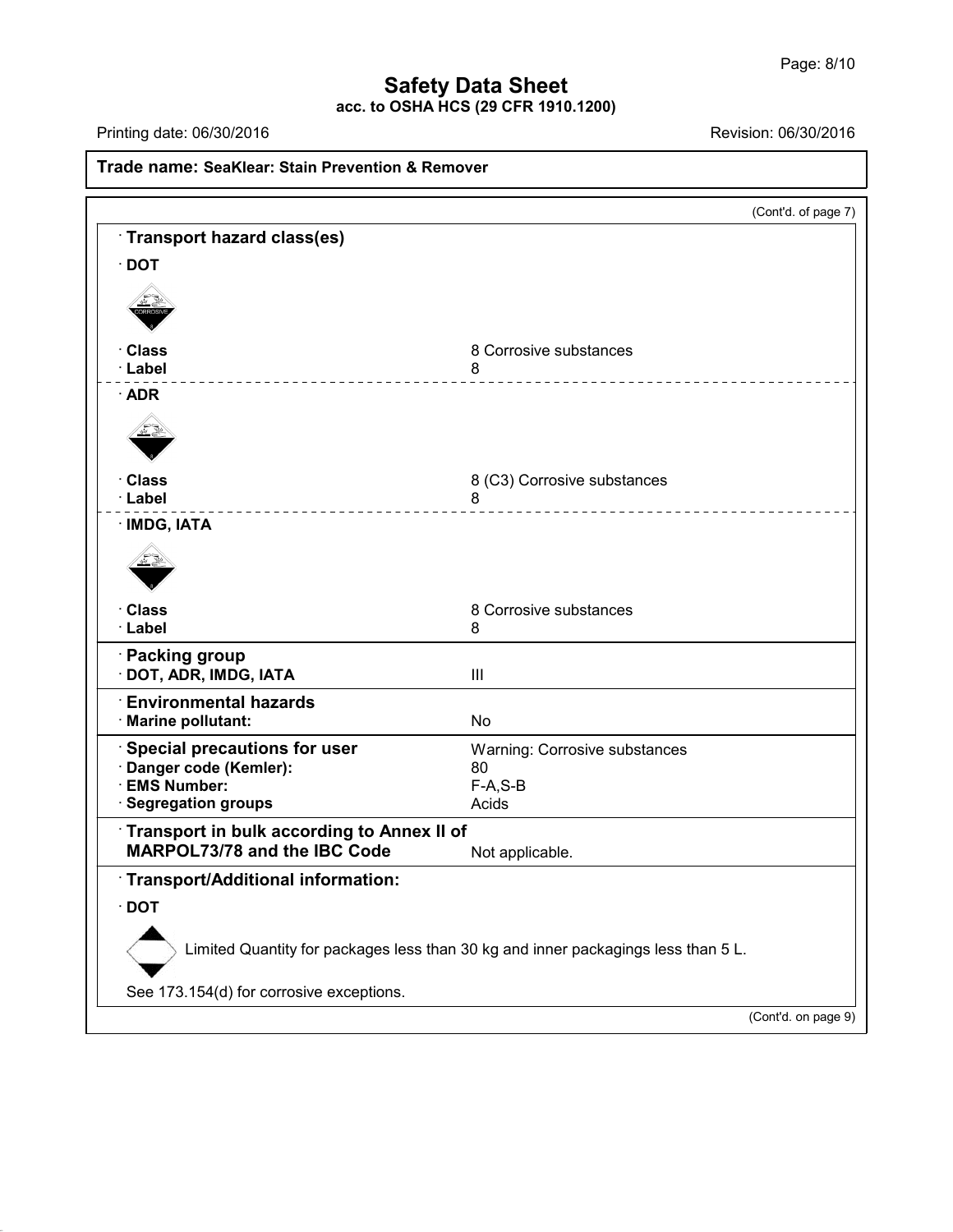**acc. to OSHA HCS (29 CFR 1910.1200)**

Printing date: 06/30/2016 Revision: 06/30/2016

### **Trade name: SeaKlear: Stain Prevention & Remover**

|                                                                                   | (Cont'd. of page 8) |
|-----------------------------------------------------------------------------------|---------------------|
| $\cdot$ ADR                                                                       |                     |
| Limited Quantity for packages less than 30 kg and inner packagings less than 5 L. |                     |
| $\cdot$ IMDG                                                                      |                     |
| Limited Quantity for packages less than 30 kg and inner packagings less than 5 L. |                     |
| · IATA                                                                            |                     |
| Limited Quantity for packages less than 30 kg and inner packagings less than 1 L. |                     |

### **15 Regulatory information**

· **Safety, health and environmental regulations/legislation specific for the substance or mixture** · **United States (USA)** · **SARA** · **Section 302 (extremely hazardous substances):** None of the ingredients are listed. · **Section 304 (emergency release notification):**

None of the ingredients are listed.

· **Section 355 (extremely hazardous substances):**

None of the ingredients are listed.

· **Section 313 (Specific toxic chemical listings):**

None of the ingredients are listed.

· **TSCA (Toxic Substances Control Act)**

All ingredients are listed.

· **Proposition 65 (California)**

· **Chemicals known to cause cancer:**

None of the ingredients are listed.

· **Chemicals known to cause reproductive toxicity for females:**

None of the ingredients are listed.

· **Chemicals known to cause reproductive toxicity for males:**

None of the ingredients are listed.

· **Chemicals known to cause developmental toxicity:**

None of the ingredients are listed.

43.0

(Cont'd. on page 10)